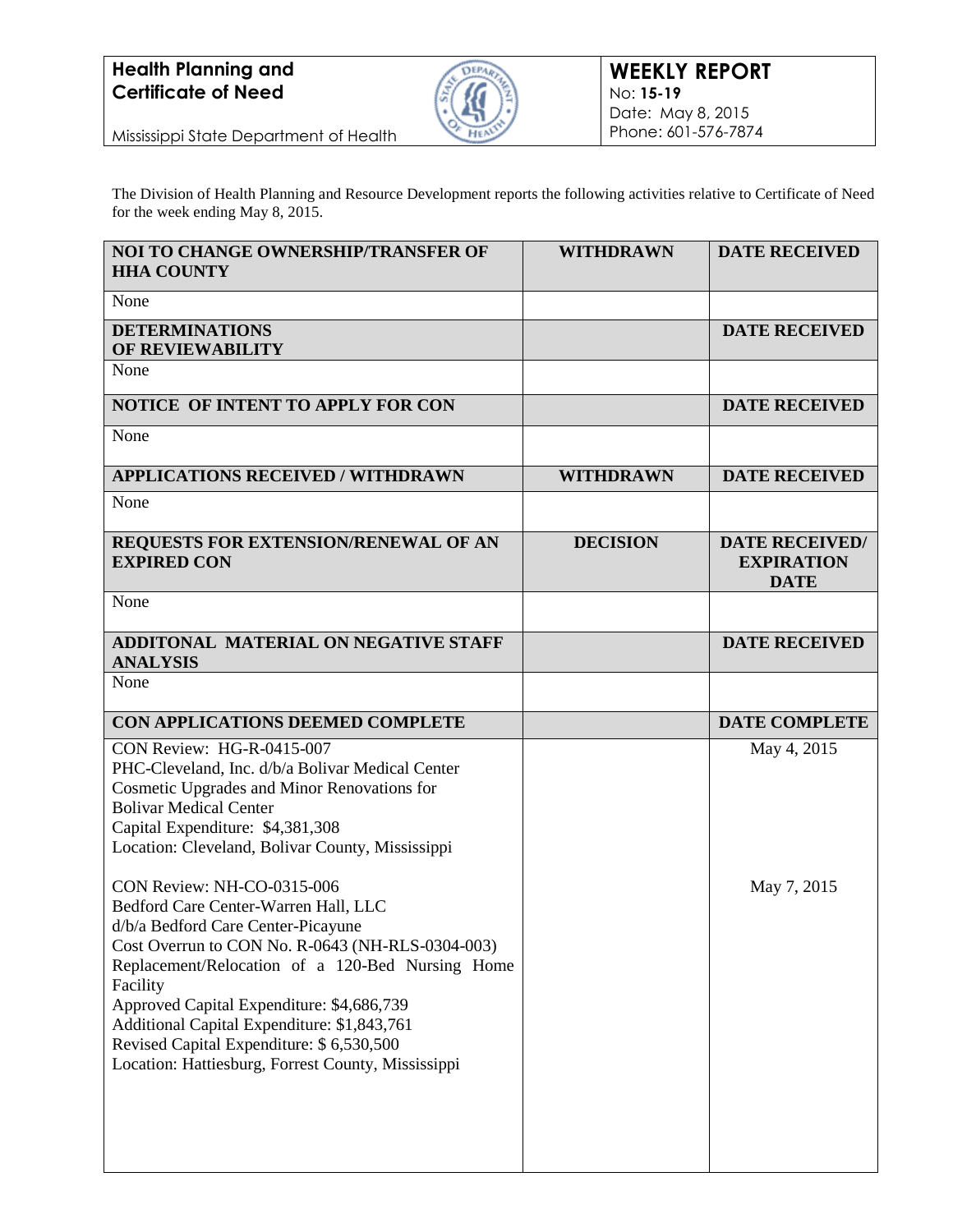

Mississippi State Department of Health

| <b>FINAL ORDERS ISSUED</b>                                                                                                                                                                                                                                                          | <b>DECISION</b>        | <b>EFFECTIVE DATE</b>            |
|-------------------------------------------------------------------------------------------------------------------------------------------------------------------------------------------------------------------------------------------------------------------------------------|------------------------|----------------------------------|
| None                                                                                                                                                                                                                                                                                |                        |                                  |
| <b>SIX-MONTH EXTENSION REQUESTS</b>                                                                                                                                                                                                                                                 | <b>DECISION</b>        | <b>EXPIRATION</b><br><b>DATE</b> |
| None                                                                                                                                                                                                                                                                                |                        |                                  |
| <b>HEARINGS DURING THE COURSE OF REVIEW</b>                                                                                                                                                                                                                                         | <b>REQUESTED</b>       | <b>DATE</b><br><b>SCHEDULED</b>  |
| <b>CON Review Number: HG-NIS-1214-021</b><br>River Oaks, LLC d/b/a River Oaks Hospital<br>Establishment of a Diagnostic Catheterization and PCI<br>Services and Acquisition of Related Equipment<br>Capital Expenditure: \$900,000<br>Location: Flowood, Rankin County, Mississippi |                        |                                  |
| Requestor(s): St. Dominic-Jackson Memorial Hospital                                                                                                                                                                                                                                 | March 6, 2015          | July 27-31, 2015                 |
| Mississippi Baptist Medical Center, Inc. d/b/a Mississippi<br><b>Baptist Medical Center</b>                                                                                                                                                                                         | March 11, 2015         |                                  |
| <b>CON Review Number: ASC-NIS-0614-008</b><br>Madison Physician Surgery Center<br>Establishment of a Multi-Specialty Ambulatory Surgery<br>Center<br>Capital Expenditure: \$1,869,414.00<br>Location: Madison, Madison County, Mississippi                                          |                        |                                  |
| Requestor(s): Madison Physician Surgery Center                                                                                                                                                                                                                                      | September 10, 2014     | To Be Scheduled                  |
| CON Review: HG-RLS-1210-039<br>Patients' Choice Medical Center, Raleigh<br>Lease/Relocation of 10 Chemical Dependency Beds &<br>Offering of Adult Chemical Dependency Services<br>Capital Expenditure: \$58,400                                                                     |                        |                                  |
| Requestor: Alliance Health Center, Meridian                                                                                                                                                                                                                                         | March 16, 2011         | To Be Scheduled                  |
| CON Review: FSF-NIS-0610-025<br>Gumtree Imaging, LLC Tupelo<br>Acquisition/Establishment and Offering of MRI Services<br>Capital Expenditure: \$1,090,000                                                                                                                           |                        |                                  |
| Requestor: The Imaging Center at Gloster Creek Village                                                                                                                                                                                                                              | <b>August 26, 2010</b> | To Be Scheduled                  |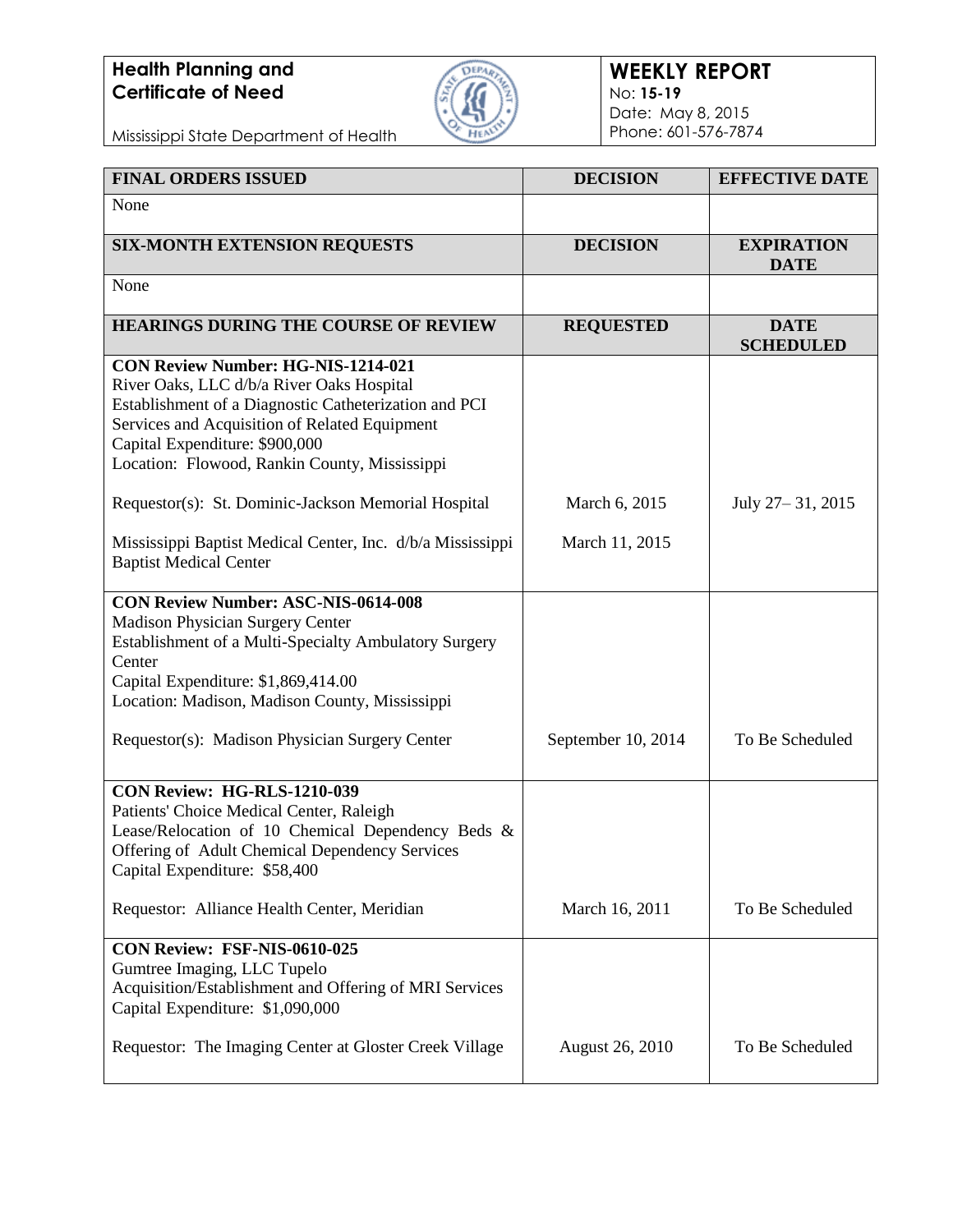

Mississippi State Department of Health

| CON Review: ESRD-NIS-0908-031                         |                  |                 |
|-------------------------------------------------------|------------------|-----------------|
| Fresenius Medical Care-Calhoun City                   |                  |                 |
| Establish/Const of a 6-Station ESRD Facility in       |                  |                 |
| <b>Calhoun County</b>                                 |                  |                 |
| Capital Expenditure: \$462,471                        |                  |                 |
|                                                       |                  |                 |
| Requestor: Fresenius Medical Care                     | March 9, 2010    | To Be Scheduled |
| CON Review: ESRD-NIS-0908-034                         |                  |                 |
| Fresenius Medical Care-West Point                     |                  |                 |
| Establish/Const of a 10-Station ESRD Facility in      |                  |                 |
| Clay County                                           |                  |                 |
|                                                       |                  |                 |
| Capital Expenditure: \$380,000                        |                  |                 |
| Requestor: Fresenius Medical Care                     | March 9, 2010    | To Be Scheduled |
| CON Review: ESRD-NIS-0908:035                         |                  |                 |
| Fresenius Medical Care-Water Valley                   |                  |                 |
| Establish/Const. of a 6-Station ESRD facility in      |                  |                 |
|                                                       |                  |                 |
| Yalobusha County                                      |                  |                 |
| Capital Expenditure: \$462,471                        |                  |                 |
| <b>Requestor: Fresenius Medical Care</b>              | March 9, 2010    | To Be Scheduled |
| CON Review: FSF-NIS-0808-024                          |                  |                 |
| Advanced Medical Imaging of Greenville, LLC           |                  |                 |
| Provision of MRI Services in Washington County        |                  |                 |
| Capital Expenditure: \$0                              |                  |                 |
|                                                       |                  |                 |
| Requestor: Delta Regional Medical Center              | December 3, 2008 | To Be Scheduled |
| CON Review: FSF-NIS-0807-018                          |                  |                 |
| Desoto Imaging and Diagnostics, LLC                   |                  |                 |
| <b>Establishment of Mobile PET Services</b>           |                  |                 |
|                                                       |                  |                 |
| Capital Expenditure: \$0                              |                  |                 |
| Requestor: Baptist Memorial Hospital - DeSoto         | December 3, 2007 | To Be Scheduled |
| CON Review: HG-NIS-1206-038                           |                  |                 |
| Laird Hospital, Inc.                                  |                  |                 |
| Offering of MRI Services at Rush Medical Clinic,      |                  |                 |
| Philadelphia                                          |                  |                 |
|                                                       |                  |                 |
| Capital Expenditure: \$14,500                         |                  |                 |
|                                                       |                  |                 |
| Requestors: Neshoba County General Hospital & InSight | May 2, 2007      | To Be Scheduled |
| <b>Health Corporation</b>                             |                  |                 |
|                                                       |                  |                 |